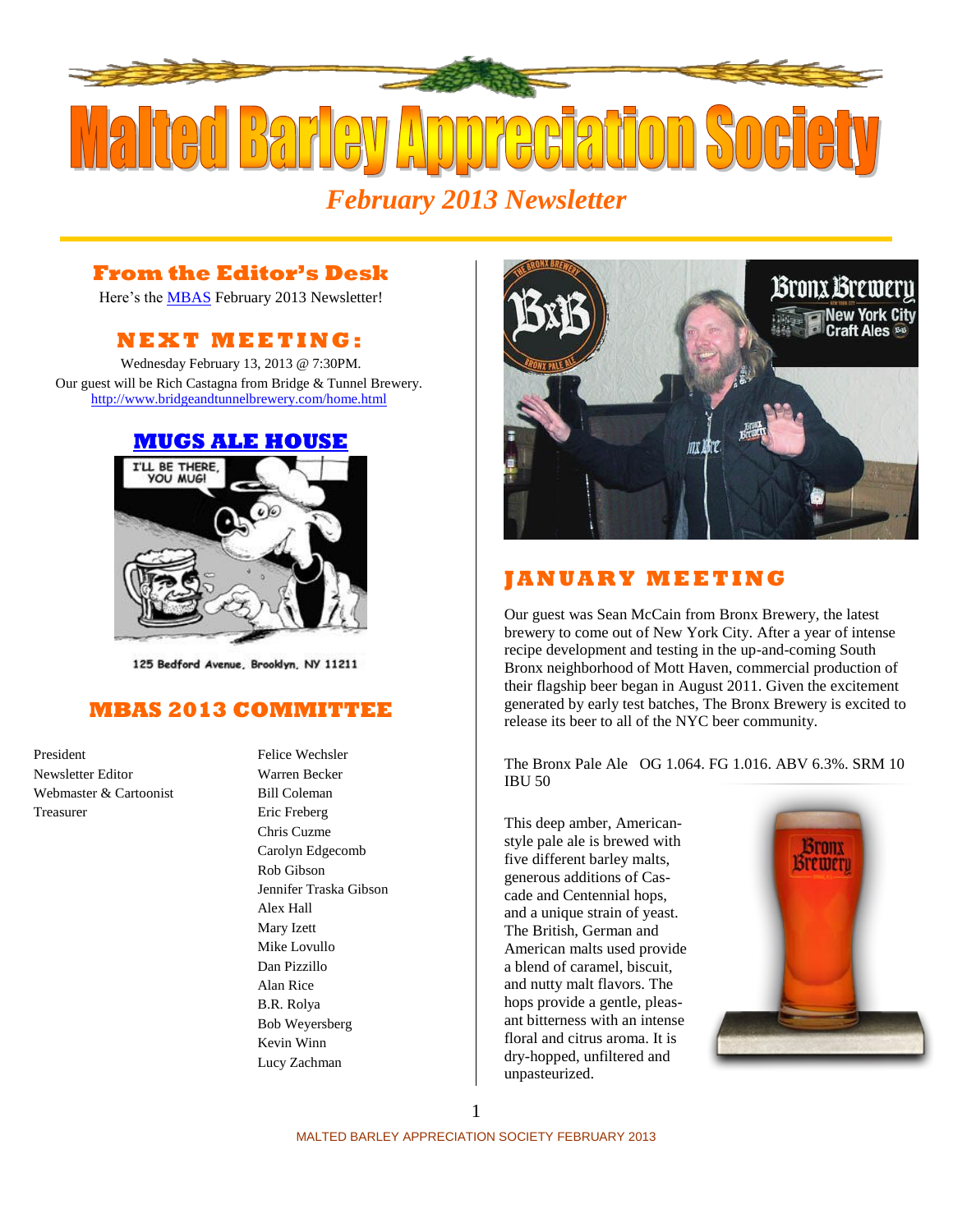Bronx Brewery Black Pale Ale, a complex and unique beer from dark malts and bright hops. This deep amber, American-style pale ale is brewed with five different barley malts, generous additions of Cascade and Centennial hops, and a unique strain of yeast. The British, German and American malts used provide a complex blend of cara-



mel, biscuit, and nutty malt flavors. The hops provide a gentle, pleasant bitterness with an intense floral and citrus aroma. It is dry-hopped, unfiltered and unpasteurized. This is The Bronx Brewery's fifth offering. Its first was a flagship Pale Ale released



in 2011. This past April the brewery introduced a limited Bourbon Barrel Aged Pale Ale, over the summer released a Rye IPA, and celebrated its first anniversary with a Zinfandel Aged Pale Ale in September.

The Bronx Brewery brands, now distributed by Union in NYC, are currently produced at the Cottrell Brewing

Co. in Connecticut. The new Black Pale Ale joins a year-round line-up that includes Bronx Pale Ale, Bronx Rye Pale Ale, and several limited edition barrel-aged pale ales. The 5.7% ABV, 47 IBU Black Pale Ale is made with three American malts, including

Black Prince specialty malt from Briess, and hopped with Citra and El Dorado in an unfiltered and unpasteurized ale.

The company is moving forward with plans to build a brewery in the Bronx, and negotiated for space for a brewing facility in the Port Morris area of the South Bronx. They bought a 20-

barrel DME brewhouse, together with 40-barrel DME fermenters and a DME conditioning and bright tank. The facility will also include a bottling line, and a Cask Systems canning line. BB will



continue to produce the flagship Bronx Pale Ale under contract. The new brewery in the Bronx will focus on creating seasonals and specialties. In addition to a production facility, there will be a tasting room, and outdoor area. There hasn't been a brewery in the Bronx since 1968, and the brewery is working to develop links with its

community.



The Bronx Brewery, which has been in operation for 15 months, sold approximately 2000 barrels of beer in Metro NY and Westchester County, NY in 2012, but are focusing on the local market, expanding in New York. The most important thing is making a good product, and the "brewers that survive will be brewers that make a great beer."